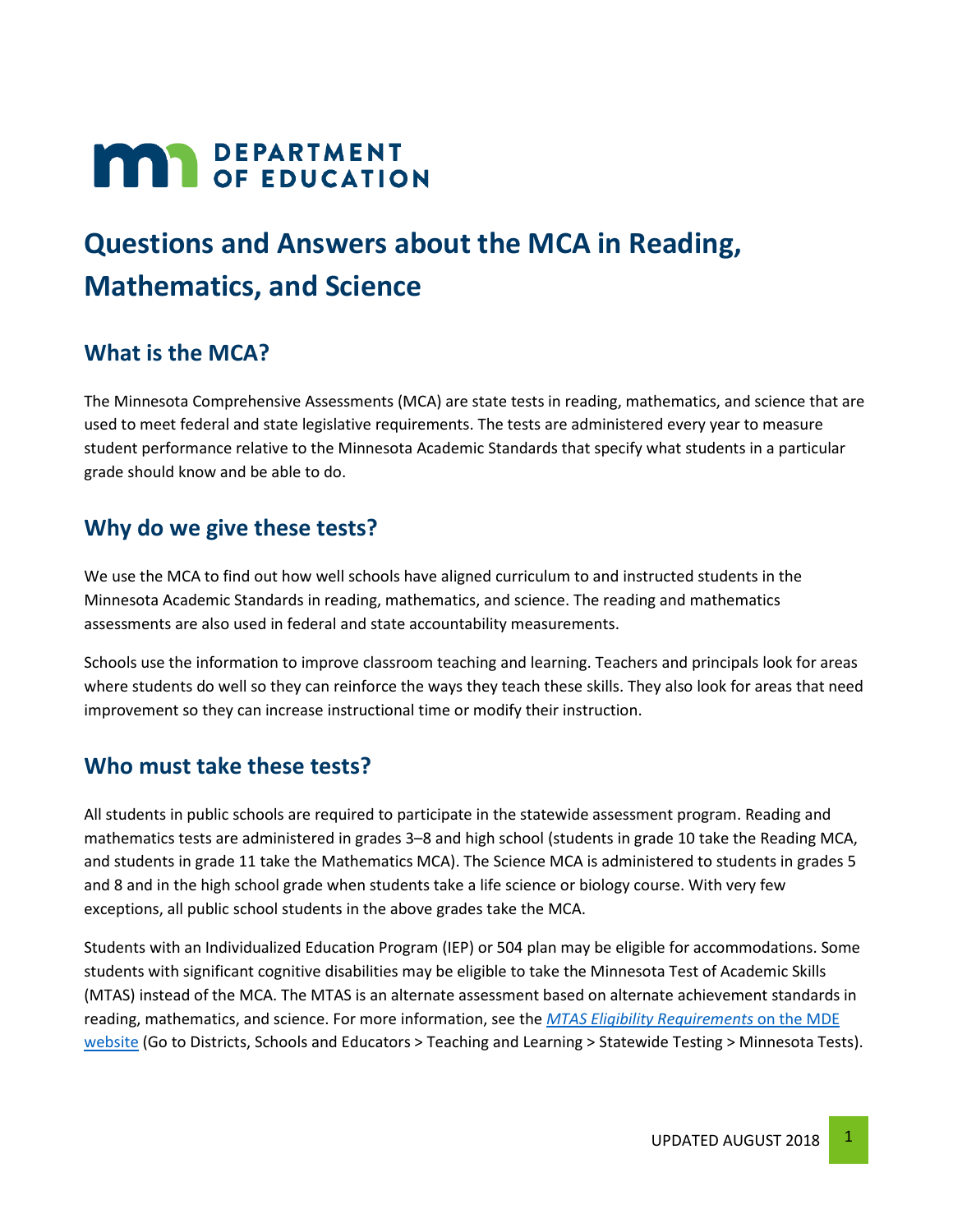## **How are tests administered?**

All grades of the Reading, Mathematics, and Science MCA are administered online only. Paper accommodations are available for eligible students, including large print and braille.

The online Reading and Mathematics MCA are adaptive tests, which means that the test adjusts to each student's responses.

- For reading, the test adjusts at a passage level, so a student's responses to a set of items for a passage determine the next group of passages and items a student will receive.
- For mathematics, every time a student answers a question, his or her response helps determine the next question the student will answer.

#### **How can students prepare for the tests?**

The *[Test Preparation Suggestions for Parents and Teachers](http://education.mn.gov/MDE/fam/tests/)* handout on the MDE website (Go to Students and Families > Programs and Initiatives > Statewide Testing) is available on the MDE website with tips on content preparation and general test-taking strategies.

Item samplers help students become familiar with the format of the test and the types of questions that are on the test. Student tutorials for online tests provide information on using the online tools and describe navigation and item types. Go to the <u>Item Samplers page on the MDE website</u> (Go to Districts, Schools and Educators > Teaching and Learning > Statewide Testing > Student Resources) for information on accessing the item samplers and student tutorials.

#### **What does it take to pass the tests?**

Students do not pass or fail the reading, mathematics, or science tests. Since the tests measure student performance relative to the Minnesota Academic Standards, each student receives a score that falls in one of four achievement levels—Does Not Meet the Standards, Partially Meets the Standards, Meets the Standards, and Exceeds the Standards.

#### **What skills are assessed by the MCA?**

The MCA measures student performance on the [Minnesota Academic Standards](http://education.mn.gov/MDE/dse/stds/) (Go to Districts, Schools and Educators > Teaching and Learning > Academic Standards K-12).

- The Reading MCA is aligned to the 2010 academic standards.
- The Mathematics MCA is aligned to the 2007 academic standards.
- The Science MCA is aligned to the 2009 academic standards.